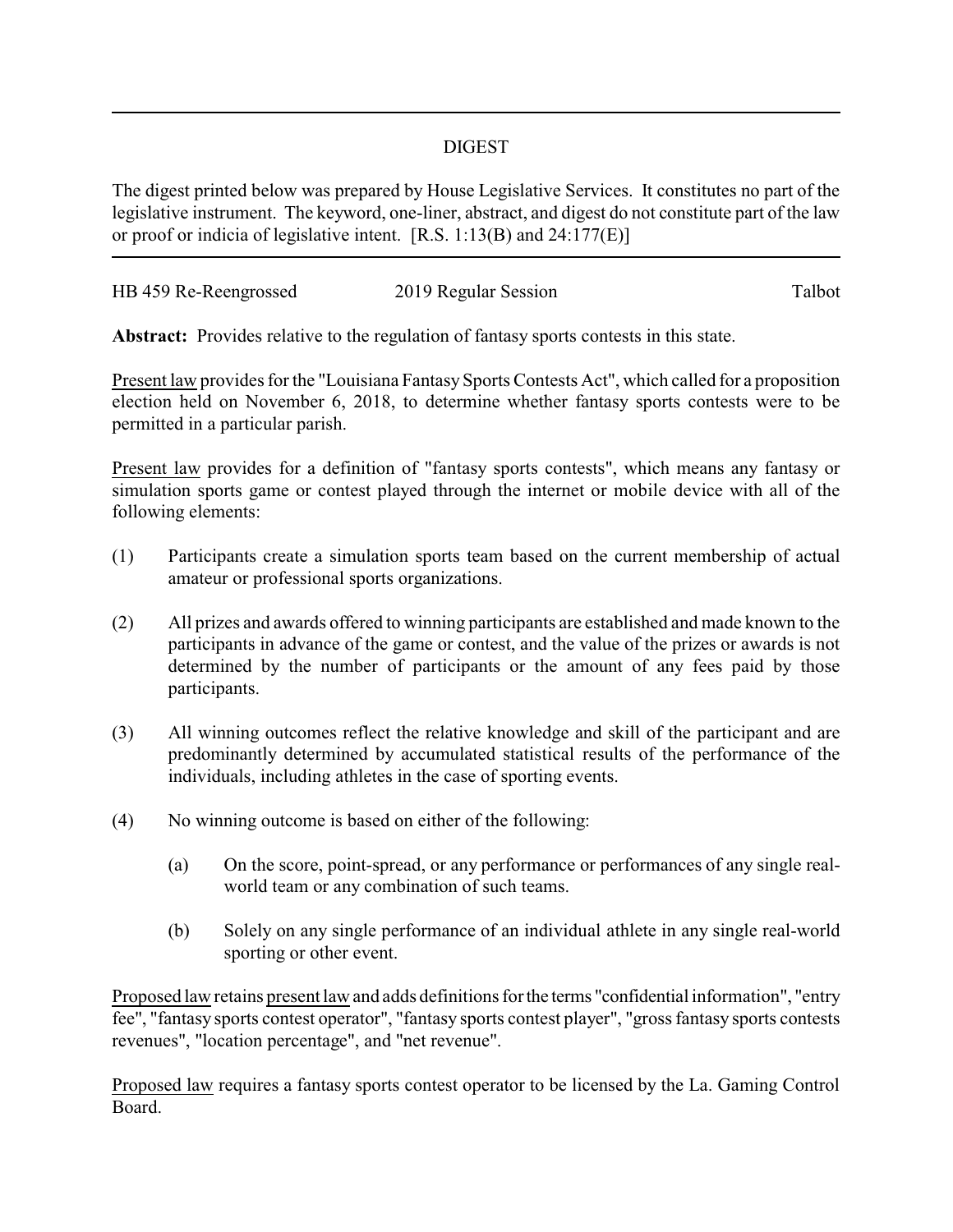Proposed law provides that a fantasy sports contest operator must:

- (1) Be authorized to transact business in this state.
- (2) Demonstrate to the La. Gaming Control Board that the operator is suitable for licensing pursuant to present law (R.S. 27:28).

Proposed law provides that any fantasy sports contest operator that allows its license to lapse, without requesting an extension of time to file for a renewal, is required to resubmit an initial application for licensure. Further prohibits the transfer of a fantasy sports contest operator's license.

Proposed law requires the board to issue or deny a fantasy sports contest operator's license within 60 days of receipt of application for licensure. Provides that the board shall provide an operator with specific reasons if a license is not issued. Prohibits the transfer of a fantasy sports contest operator's license.

Proposed law provides that as a condition of licensure, a fantasy sports contest operator is required to submit evidence to the board that the operator has established and will implement certain commercially reasonable procedures for fantasy sports contests which include but are not limited to:

- (1) The verification that a fantasy sports contest player is 21 years of age or older.
- (2) Ensuring certain persons do not participate in fantasy sports contests.

Proposed law prohibits fantasy sports contests operators from offering fantasy sports contests based on the performances of participants in high school or youth athletic events.

Proposed law requires a licensed fantasy sports contest operator to:

- (1) Annually contract with a certified public accountant to conduct an audit that is consistent with the standards accepted by the American Institute of Certified Public Accountants.
- (2) Submit to the board a copy of the audit report.

Proposed law prohibits any person licensed pursuant to proposed law, or any agent or employee thereof, from allowing a person under the age of 21 to be a fantasy sports contest player and from allowing a person to participate in a fantasy sports contest in a parish in which a majority of the qualified electors in the parish voting on the proposition to authorize fantasy sports in the parish voted against the proposition. Proposed law requires the licensee to withhold the winnings of such persons. Proposed law further provides for the imposition of civil penalties and authorizes license revocation for licensees who violate this proposed law prohibition.

Proposed law provides that it is the intent of the legislature that no tax shall be levied on the net revenue of fantasy sports contests in this state. Further provides that this provision of proposed law becomes effective only if neither House Bill No. 495 nor House Bill No. 600 of the 2019 R.S., which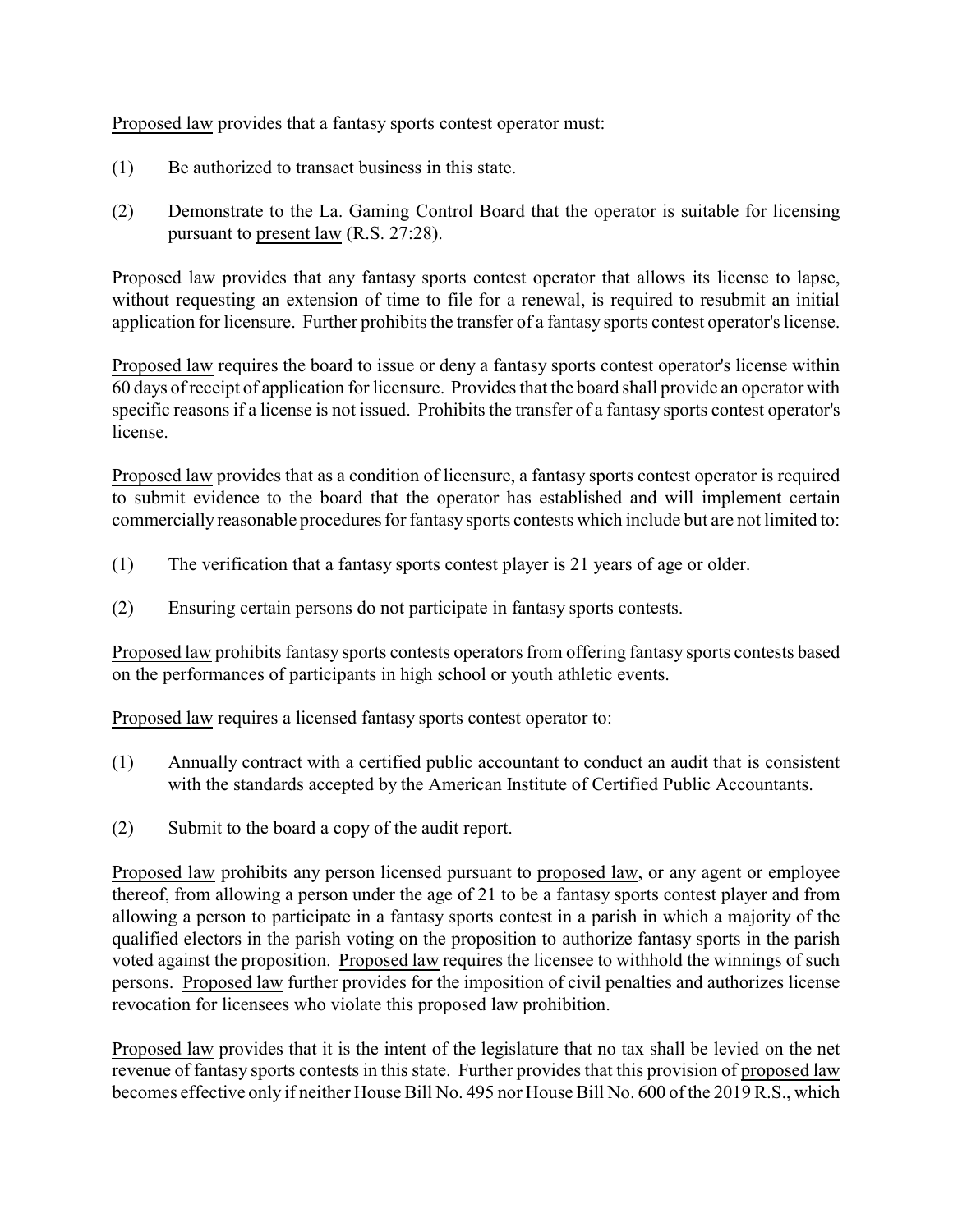levy a tax on net gaming proceeds of fantasy sports contests, are enacted and become effective.

All other provisions of proposed law are effective July 1, 2019.

(Amends R.S. 27:302; Adds R.S. 27:306-310)

## Summary of Amendments Adopted by House

- The Committee Amendments Proposed by House Committee on Administration of Criminal Justice to the original bill:
- 1. Remove proposed law language that a fantasy sports contest operator may offer fantasy sports contests during the time its application for licensure is pending before the La. Gaming Control Board.
- 2. Require the fantasy sports contest operator to demonstrate to the La. Gaming Control Board that the operator is suitable for licensing pursuant to present law.
- 3. Remove proposed law language requirement that the fantasy sports contest operator pay a fee.
- 4. Remove proposed law language that provides that a fantasy sports contest operator's license is transferable.
- 5. Raise the age of a fantasy sports contest player from 18 to 21.
- 6. Provide that fantasy sports contests are to be conducted in a venue where the fantasy sports contest player must be at least 21 years of age.
- 7. Add an exception to the Public Records Law.
- 8. Remove proposed law civil penalties for fantasy sports contest operators.
- 9. Make technical corrections.

## The House Floor Amendments to the engrossed bill:

- 1. Remove proposed law provision that provides that a fantasy sports contest operator's application for licensure shall be confidential and not subject to the Public Records Law.
- 2. Remove proposed law provision that provides that certain evidence submitted by a fantasy sports contest operator to the La. Gaming Control Board shall be confidential and not subject to the Public Records Law.
- 3. Remove these provisions of proposed law from the exceptions to the Public Records